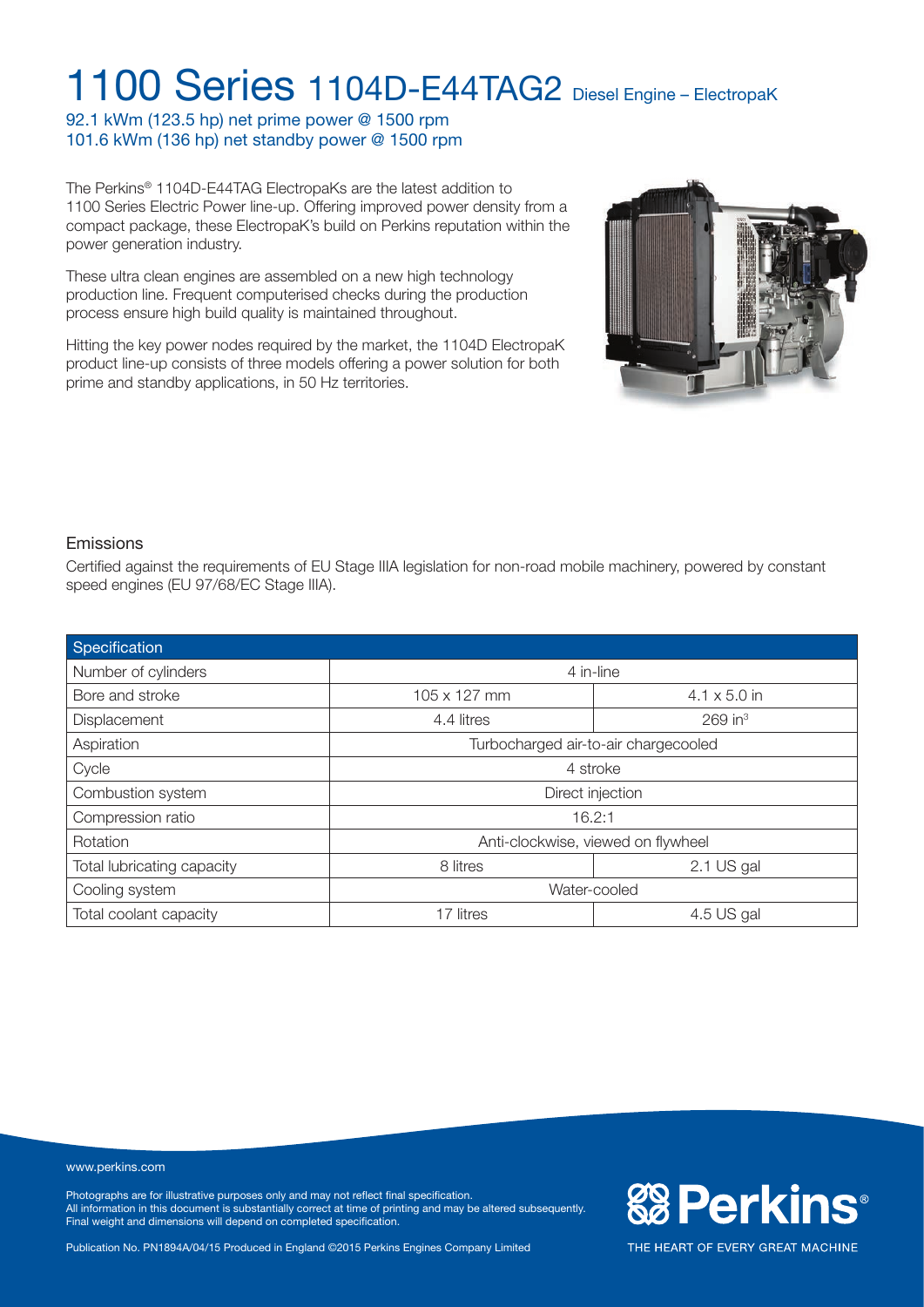92.1 kWm (123.5 hp) net prime power @ 1500 rpm 101.6 kWm (136 hp) net standby power @ 1500 rpm

### Features and benefits

#### Power to meet your needs

• Hitting the key power nodes required by the market, the 1104D-E44TAG2 ElectropaK has been developed to provide a clean and cost effective power solution

#### State of the art design

• The 1104D utilises the latest common-rail fuel system technologies with a closely optimised air-management system, which is overseen by the latest generation of electronic engine control. This allows the 1104D range to deliver high power density and excellent fuel economy with low exhaust emissions and minimum heat rejection

#### Worldwide power solution

<sup>l</sup> The 1104D has been designed to be worldwide fuel tolerant, and 5% biofuel (RME) options are available to meet local market needs

#### Lower operating costs

- The 1104D maintains Tier 2 fuel economy, allowing customers to keep existing fuel tanks
- Service intervals are 500 hours standard
- Warranties and Service Contracts

We provide one-year warranties for constant speed engines and two-year warranties for variable speed models, as standard. These are supported by multilevel Extended Service Contracts that can be bought additionally Discover more: www.perkins.esc

• Low usage warranty package is also available

#### Product support

- Perkins actively pursues product support excellence by ensuring our distribution network invest in their territory strengthening relationships and providing more value to you, our customer
- Through an experienced global network of distributors and dealers, fully trained engine experts deliver total service support around the clock, 365 days a year. They have a comprehensive suite of web based tools at their fingertips covering technical information, parts identification and ordering systems, all dedicated to maximising the productivity of your engine
- Throughout the entire life of a Perkins engine, we provide access to genuine OE specification parts and service. We give 100% reassurance that you receive the very best in terms of quality for lowest possible cost .. wherever your Perkins powered machine is operating in the world
- $\bullet$  To find your local distributor: www.perkins.com/distributor

#### www.perkins.com

Photographs are for illustrative purposes only and may not reflect final specification. All information in this document is substantially correct at time of printing and may be altered subsequently. Final weight and dimensions will depend on completed specification.



Publication No. PN1894A/04/15 Produced in England ©2015 Perkins Engines Company Limited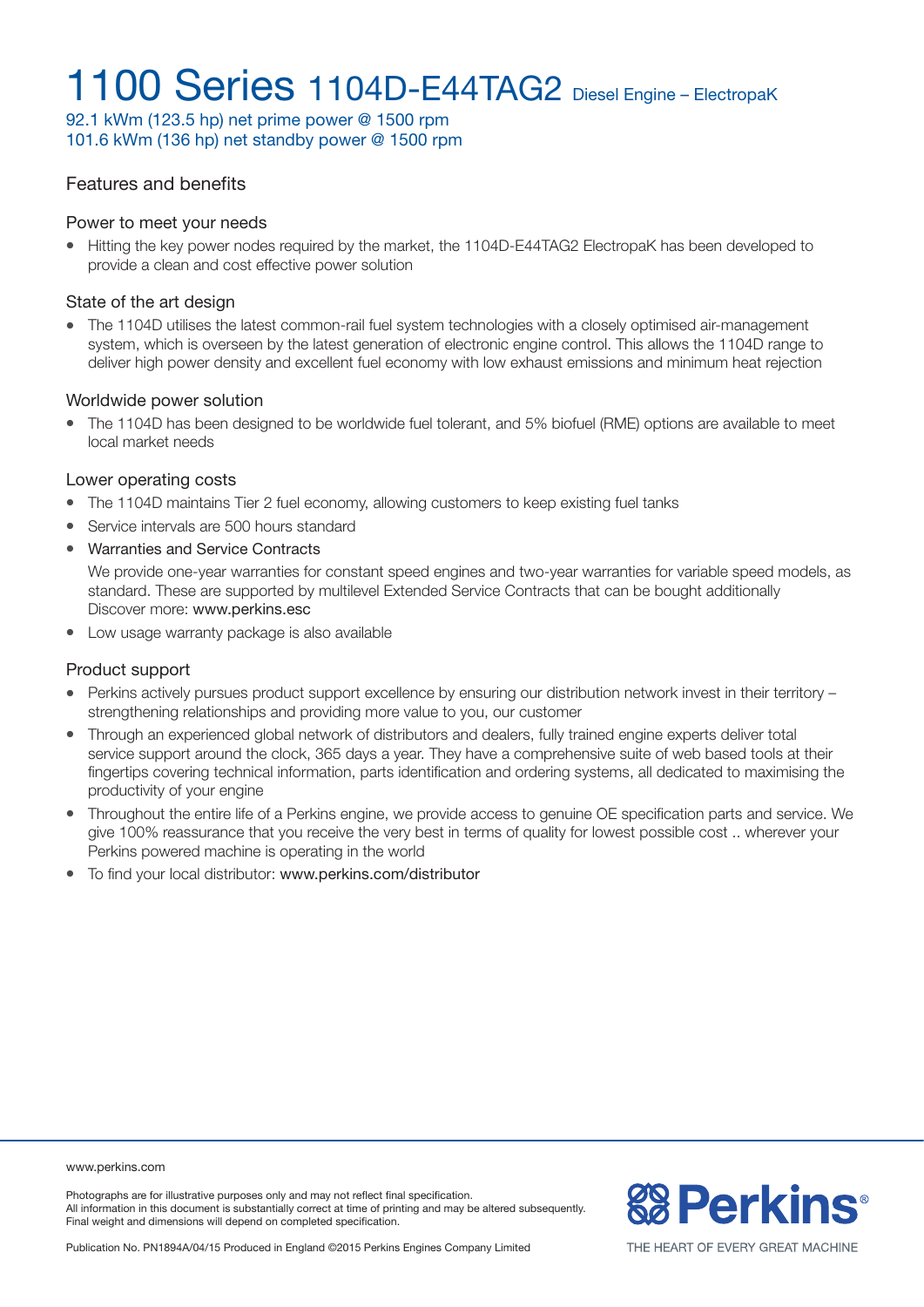92.1 kWm (123.5 hp) net prime power @ 1500 rpm 101.6 kWm (136 hp) net standby power @ 1500 rpm

### Technical information

#### Air inlet

• Mounted air filter and turbocharger

#### Cooling system

- 22 inch belt-driven pusher fan and guards
- Radiator (incorporating air-to-air charge cooler)
- Water pump

#### Electric system

- 12 volt starter motor
- 12 volt, 65 amp alternator with DC output

### Flywheel and housing

- High inertia flywheel to SAE J620 Size 10/11
- SAE3 flywheel housing

### Fuel system

- Electronic governing (conforms to Class G3 ISO 8528-5)
- Fuel filter

### **Literature**

• Users Handbook

### Lubrication system

- Wet cast iron sump with filler and dipstick
- $\bullet$  Oil filter

### Start aids

• Glow plugs

www.perkins.com

Photographs are for illustrative purposes only and may not reflect final specification. All information in this document is substantially correct at time of printing and may be altered subsequently. Final weight and dimensions will depend on completed specification.



THE HEART OF EVERY GREAT MACHINE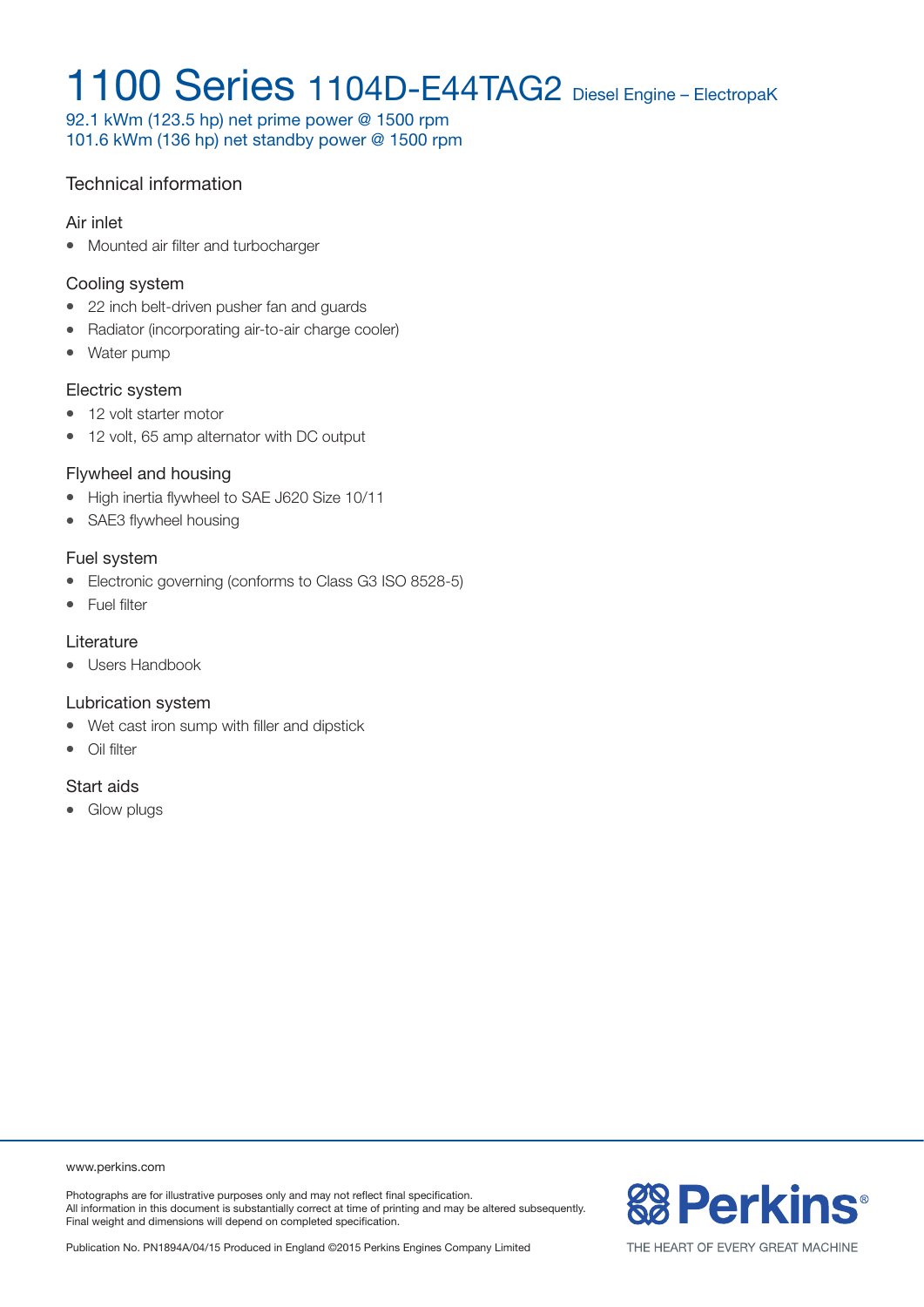92.1 kWm (123.5 hp) net prime power @ 1500 rpm 101.6 kWm (136 hp) net standby power @ 1500 rpm



| Engine package weights and dimensions |         |           |  |  |  |
|---------------------------------------|---------|-----------|--|--|--|
| Length                                | 1358 mm | 53.4 in   |  |  |  |
| Width                                 | 749 mm  | 29.5 in   |  |  |  |
| Height                                | 1086 mm | 42.7 in   |  |  |  |
| Weight (dry)                          | 465 kg  | $1025$ lb |  |  |  |

www.perkins.com

Photographs are for illustrative purposes only and may not reflect final specification. All information in this document is substantially correct at time of printing and may be altered subsequently. Final weight and dimensions will depend on completed specification.

**& Perkins®** 

Publication No. PN1894A/04/15 Produced in England ©2015 Perkins Engines Company Limited

THE HEART OF EVERY GREAT MACHINE